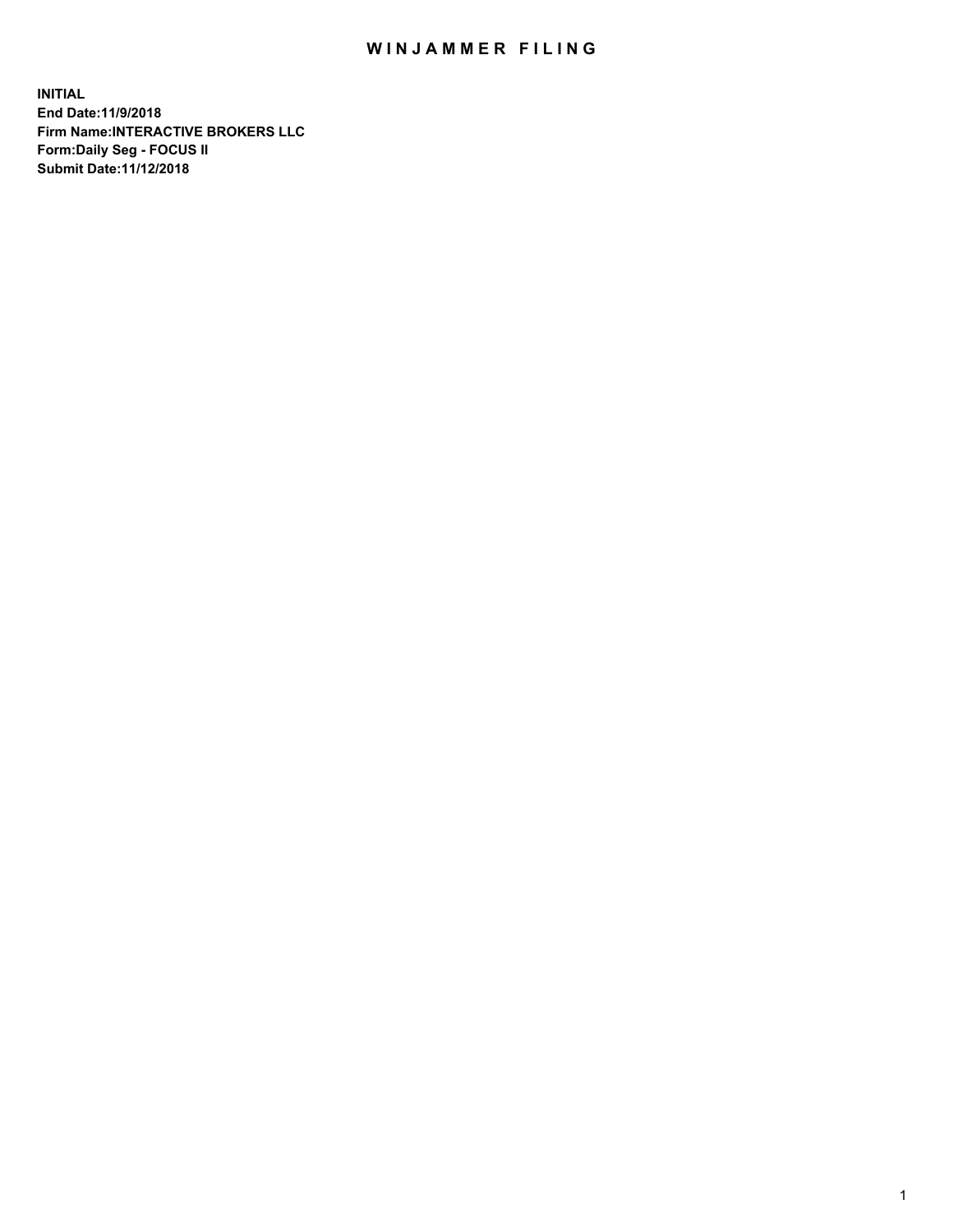**INITIAL End Date:11/9/2018 Firm Name:INTERACTIVE BROKERS LLC Form:Daily Seg - FOCUS II Submit Date:11/12/2018 Daily Segregation - Cover Page**

| Name of Company                                                                                                                                                                                                                                                                                                                | <b>INTERACTIVE BROKERS LLC</b>                                                                  |
|--------------------------------------------------------------------------------------------------------------------------------------------------------------------------------------------------------------------------------------------------------------------------------------------------------------------------------|-------------------------------------------------------------------------------------------------|
| <b>Contact Name</b>                                                                                                                                                                                                                                                                                                            | James Menicucci                                                                                 |
| <b>Contact Phone Number</b>                                                                                                                                                                                                                                                                                                    | 203-618-8085                                                                                    |
| <b>Contact Email Address</b>                                                                                                                                                                                                                                                                                                   | jmenicucci@interactivebrokers.c<br>$om$                                                         |
| FCM's Customer Segregated Funds Residual Interest Target (choose one):<br>a. Minimum dollar amount: ; or<br>b. Minimum percentage of customer segregated funds required:% ; or<br>c. Dollar amount range between: and; or<br>d. Percentage range of customer segregated funds required between:% and%.                         | $\overline{\mathbf{0}}$<br>$\overline{\mathbf{0}}$<br>155,000,000 245,000,000<br>0 <sub>0</sub> |
| FCM's Customer Secured Amount Funds Residual Interest Target (choose one):<br>a. Minimum dollar amount: ; or<br>b. Minimum percentage of customer secured funds required:% ; or<br>c. Dollar amount range between: and; or<br>d. Percentage range of customer secured funds required between:% and%.                           | $\overline{\mathbf{0}}$<br>$\overline{\mathbf{0}}$<br>80,000,000 120,000,000<br>0 <sub>0</sub>  |
| FCM's Cleared Swaps Customer Collateral Residual Interest Target (choose one):<br>a. Minimum dollar amount: ; or<br>b. Minimum percentage of cleared swaps customer collateral required:% ; or<br>c. Dollar amount range between: and; or<br>d. Percentage range of cleared swaps customer collateral required between:% and%. | $\overline{\mathbf{0}}$<br>$\overline{\mathbf{0}}$<br>0 <sub>0</sub><br>0 <sub>0</sub>          |

Attach supporting documents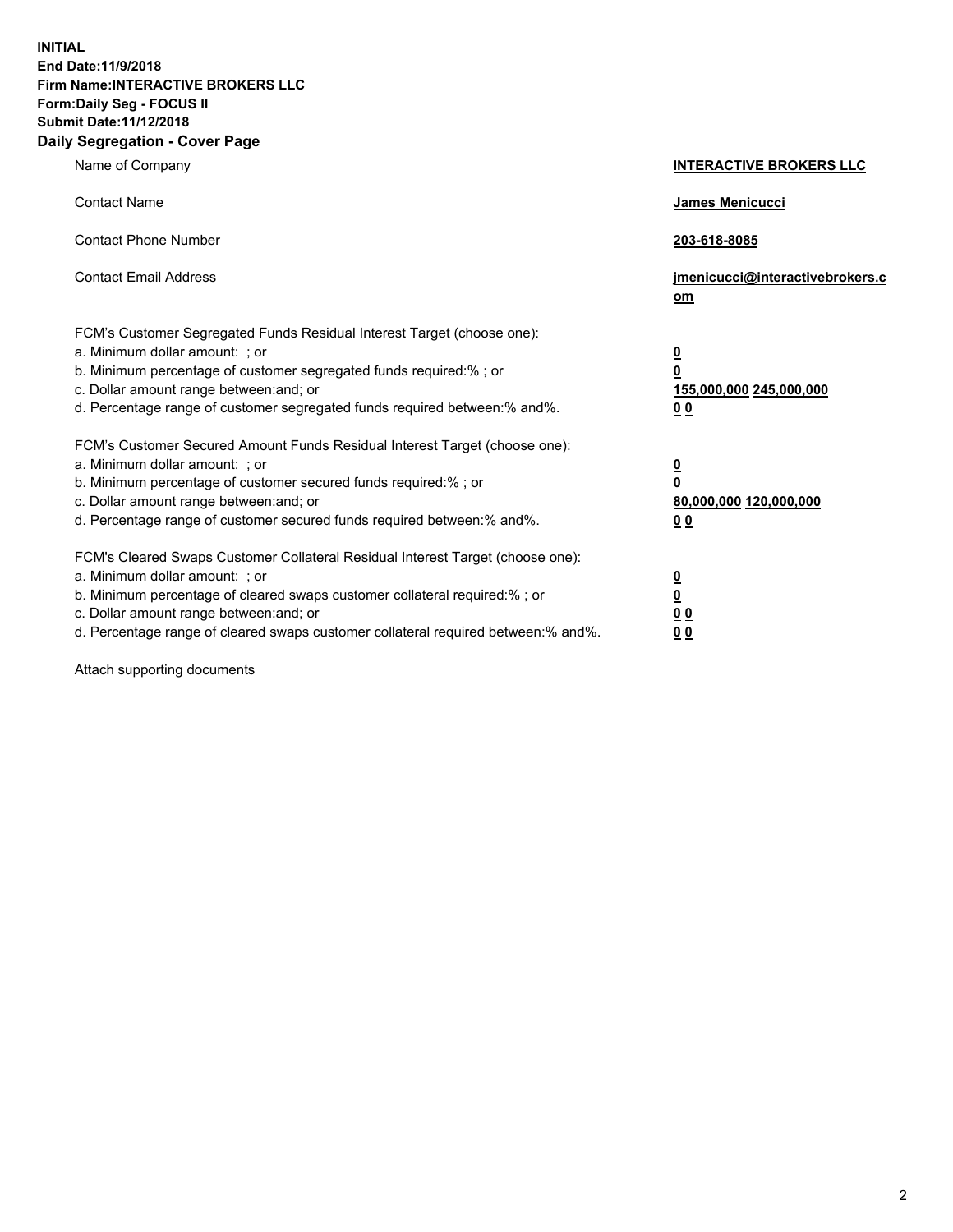## **INITIAL End Date:11/9/2018 Firm Name:INTERACTIVE BROKERS LLC Form:Daily Seg - FOCUS II Submit Date:11/12/2018 Daily Segregation - Secured Amounts**

|     | Daily Segregation - Secured Alliounts                                                       |                                                 |
|-----|---------------------------------------------------------------------------------------------|-------------------------------------------------|
|     | Foreign Futures and Foreign Options Secured Amounts                                         |                                                 |
|     | Amount required to be set aside pursuant to law, rule or regulation of a foreign            | $0$ [7305]                                      |
|     | government or a rule of a self-regulatory organization authorized thereunder                |                                                 |
| 1.  | Net ledger balance - Foreign Futures and Foreign Option Trading - All Customers             |                                                 |
|     | A. Cash                                                                                     | 488,715,503 [7315]                              |
|     | B. Securities (at market)                                                                   | $0$ [7317]                                      |
| 2.  | Net unrealized profit (loss) in open futures contracts traded on a foreign board of trade   | -29,732,695 [7325]                              |
| 3.  | Exchange traded options                                                                     |                                                 |
|     | a. Market value of open option contracts purchased on a foreign board of trade              | 48,852 [7335]                                   |
|     | b. Market value of open contracts granted (sold) on a foreign board of trade                | -63,493 [7337]                                  |
| 4.  | Net equity (deficit) (add lines 1.2. and 3.)                                                | 458,968,167 [7345]                              |
| 5.  | Account liquidating to a deficit and account with a debit balances - gross amount           | 3,254 [7351]                                    |
|     | Less: amount offset by customer owned securities                                            | 0 [7352] 3,254 [7354]                           |
| 6.  | Amount required to be set aside as the secured amount - Net Liquidating Equity              | 458,971,421 [7355]                              |
|     | Method (add lines 4 and 5)                                                                  |                                                 |
| 7.  | Greater of amount required to be set aside pursuant to foreign jurisdiction (above) or line | 458,971,421 [7360]                              |
|     | 6.                                                                                          |                                                 |
|     | FUNDS DEPOSITED IN SEPARATE REGULATION 30.7 ACCOUNTS                                        |                                                 |
| 1.  | Cash in banks                                                                               |                                                 |
|     | A. Banks located in the United States                                                       | 64,222,183 [7500]                               |
|     | B. Other banks qualified under Regulation 30.7                                              | 0 [7520] 64,222,183 [7530]                      |
| 2.  | Securities                                                                                  |                                                 |
|     | A. In safekeeping with banks located in the United States                                   | 398,084,948 [7540]                              |
|     | B. In safekeeping with other banks qualified under Regulation 30.7                          | 0 [7560] 398,084,948 [7570]                     |
| 3.  | Equities with registered futures commission merchants                                       |                                                 |
|     | A. Cash                                                                                     | $0$ [7580]                                      |
|     | <b>B.</b> Securities                                                                        | $0$ [7590]                                      |
|     | C. Unrealized gain (loss) on open futures contracts                                         | $0$ [7600]                                      |
|     | D. Value of long option contracts                                                           | $0$ [7610]                                      |
|     | E. Value of short option contracts                                                          | 0 [7615] 0 [7620]                               |
| 4.  | Amounts held by clearing organizations of foreign boards of trade                           |                                                 |
|     | A. Cash                                                                                     | $0$ [7640]                                      |
|     | <b>B.</b> Securities                                                                        | $0$ [7650]                                      |
|     | C. Amount due to (from) clearing organization - daily variation                             | $0$ [7660]                                      |
|     | D. Value of long option contracts                                                           | $0$ [7670]                                      |
|     | E. Value of short option contracts                                                          | 0 [7675] 0 [7680]                               |
| 5.  | Amounts held by members of foreign boards of trade                                          |                                                 |
|     | A. Cash                                                                                     | 149,525,525 [7700]                              |
|     | <b>B.</b> Securities                                                                        | $0$ [7710]                                      |
|     | C. Unrealized gain (loss) on open futures contracts                                         | -22,960,694 [7720]                              |
|     | D. Value of long option contracts                                                           | 48,852 [7730]                                   |
|     | E. Value of short option contracts                                                          | <u>-63,493</u> [7735] <u>126,550,190</u> [7740] |
| 6.  | Amounts with other depositories designated by a foreign board of trade                      | $0$ [7760]                                      |
| 7.  | Segregated funds on hand                                                                    | $0$ [7765]                                      |
| 8.  | Total funds in separate section 30.7 accounts                                               | 588,857,321 [7770]                              |
| 9.  | Excess (deficiency) Set Aside for Secured Amount (subtract line 7 Secured Statement         | 129,885,900 [7380]                              |
|     | Page 1 from Line 8)                                                                         |                                                 |
| 10. | Management Target Amount for Excess funds in separate section 30.7 accounts                 | 80,000,000 [7780]                               |
| 11. | Excess (deficiency) funds in separate 30.7 accounts over (under) Management Target          | 49,885,900 [7785]                               |
|     |                                                                                             |                                                 |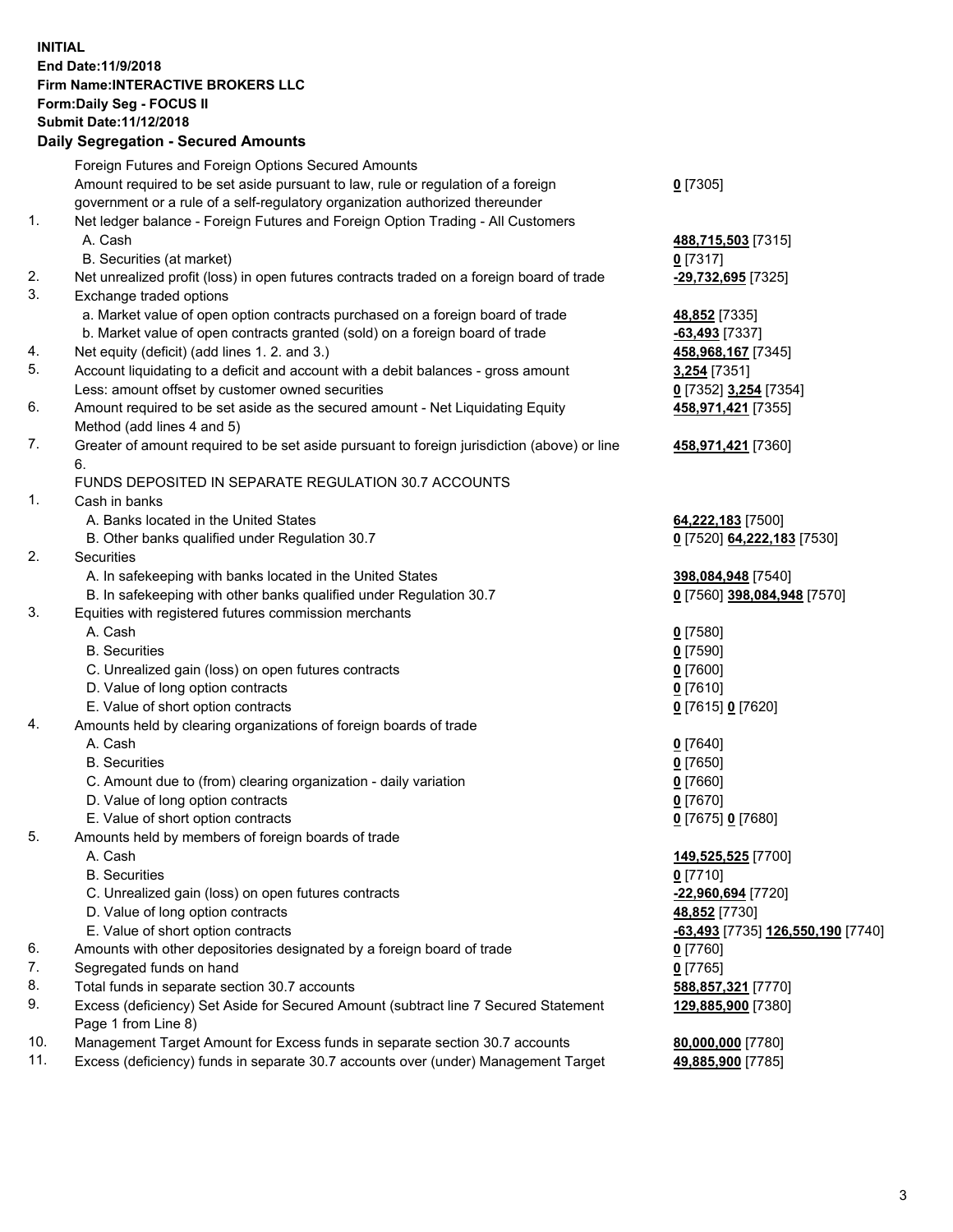**INITIAL End Date:11/9/2018 Firm Name:INTERACTIVE BROKERS LLC Form:Daily Seg - FOCUS II Submit Date:11/12/2018 Daily Segregation - Segregation Statement** SEGREGATION REQUIREMENTS(Section 4d(2) of the CEAct) 1. Net ledger balance A. Cash **3,960,734,447** [7010] B. Securities (at market) **0** [7020] 2. Net unrealized profit (loss) in open futures contracts traded on a contract market **-34,215,072** [7030] 3. Exchange traded options A. Add market value of open option contracts purchased on a contract market **456,532,523** [7032] B. Deduct market value of open option contracts granted (sold) on a contract market **-524,059,579** [7033] 4. Net equity (deficit) (add lines 1, 2 and 3) **3,858,992,319** [7040] 5. Accounts liquidating to a deficit and accounts with debit balances - gross amount **318,361** [7045] Less: amount offset by customer securities **0** [7047] **318,361** [7050] 6. Amount required to be segregated (add lines 4 and 5) **3,859,310,680** [7060] FUNDS IN SEGREGATED ACCOUNTS 7. Deposited in segregated funds bank accounts A. Cash **462,706,576** [7070] B. Securities representing investments of customers' funds (at market) **2,360,030,674** [7080] C. Securities held for particular customers or option customers in lieu of cash (at market) **0** [7090] 8. Margins on deposit with derivatives clearing organizations of contract markets A. Cash **10,496,772** [7100] B. Securities representing investments of customers' funds (at market) **1,305,911,439** [7110] C. Securities held for particular customers or option customers in lieu of cash (at market) **0** [7120] 9. Net settlement from (to) derivatives clearing organizations of contract markets **-4,565,846** [7130] 10. Exchange traded options A. Value of open long option contracts **456,580,185** [7132] B. Value of open short option contracts **-524,109,955** [7133] 11. Net equities with other FCMs A. Net liquidating equity **0** [7140] B. Securities representing investments of customers' funds (at market) **0** [7160] C. Securities held for particular customers or option customers in lieu of cash (at market) **0** [7170] 12. Segregated funds on hand **0** [7150] 13. Total amount in segregation (add lines 7 through 12) **4,067,049,845** [7180] 14. Excess (deficiency) funds in segregation (subtract line 6 from line 13) **207,739,165** [7190] 15. Management Target Amount for Excess funds in segregation **155,000,000** [7194] **52,739,165** [7198]

16. Excess (deficiency) funds in segregation over (under) Management Target Amount Excess